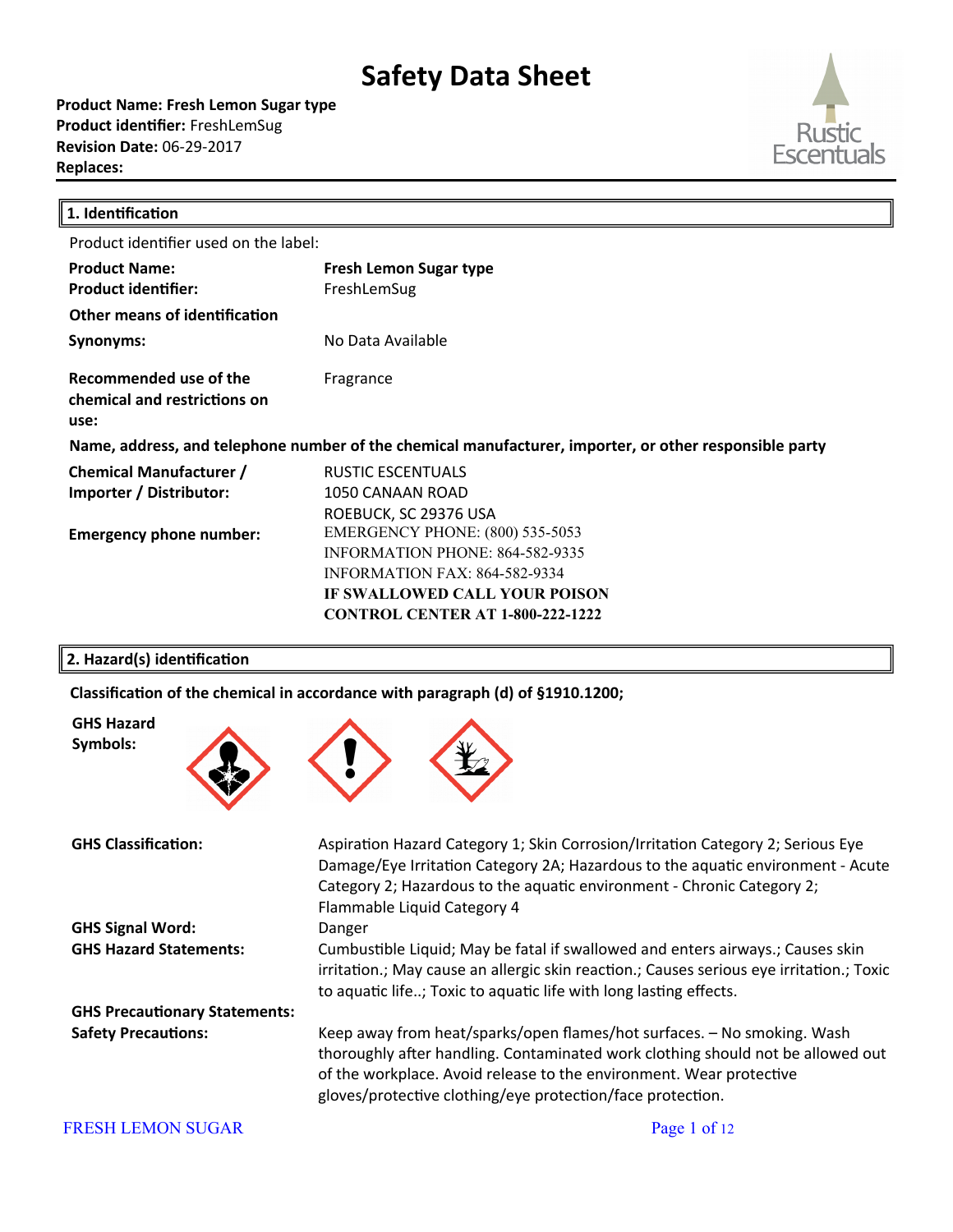**Product Name: Fresh Lemon Sugar type** Product identifier: FreshLemSug

**Revision Date:** 06-29-2017 **Replaces:** 



| <b>First Aid Measures:</b> | IF SWALLOWED: Immediately call a POISON CENTER/doctor/ IF ON SKIN: Wash                  |
|----------------------------|------------------------------------------------------------------------------------------|
|                            | with plenty of soap and water. IF IN EYES: Rinse cautiously with water for several       |
|                            | minutes. Remove contact lenses, if present and easy to do. Continue rinsing. Do          |
|                            | NOT induce vomiting. If skin irritation occurs: Get medical advice/attention. If skin    |
|                            | irritation or rash occurs: Get medical advice/attention. If eye irritation persists: Get |
|                            | medical advice/attention. Take off contaminated clothing and wash before reuse.          |
|                            | Wash contaminated clothing before reuse. In case of fire: Use extinguishing media        |
|                            | listed in Section 5 of the SDS to extinguish. Collect spillage.                          |
| Storage:                   | Store in a well-ventilated place. Keep cool. Store locked up.                            |
| Disposal:                  | Dispose of contents/container in accordance with                                         |
|                            | local/regional/national/international regulation for hazardous wastes.                   |
|                            |                                                                                          |

| 3. Composition/information on ingredients                        |                                                   |                            |
|------------------------------------------------------------------|---------------------------------------------------|----------------------------|
| <b>Chemical Component:</b>                                       | <b>CAS number and other</b><br>unique identifiers | % (or range) of ingredient |
| 1,6-Octadien-3-ol, 3,7-dimethyl-                                 | 78-70-6                                           | $10 - 30$                  |
| Cyclohexene, 1-methyl-4-(1-<br>methylethenyl)-, (R)-             | 5989-27-5                                         | $10 - 30$                  |
| 3-Cyclohexene-1-methanol,<br>.alpha.,.alpha.,4-trimethyl-        | 98-55-5                                           | $5 - 10$                   |
| <b>Terpenes and Terpenoids</b>                                   | 68917-33-9                                        | $1 - 5$                    |
| 7-Octen-2-ol, 2,6-dimethyl-                                      | 18479-58-8                                        | $1 - 5$                    |
| CITRAL 95 - C-1161                                               | 5392-40-5                                         | $1 - 5$                    |
| 2,6-Octadien-1-ol, 3,7-dimethyl-, 1-<br>acetate, (2E)-           | 105-87-3                                          | $1 - 5$                    |
| 2,6-Octadien-1-ol, 3,7-dimethyl-,<br>$(2E) -$                    | $106 - 24 - 1$                                    | $0.1 - 1$                  |
| Cyclohexanepropanoic acid, 2-<br>propen-1-yl ester               | 2705-87-5                                         | $0.1 - 1$                  |
| Undecanal, 2-methyl-                                             | 110-41-8                                          | $0.1 - 1$                  |
| 2-Buten-1-one, 1-(2,6,6-trimethyl-2-<br>cyclohexen-1-yl)-, (2E)- | 24720-09-0                                        | $0.1 - 1$                  |
| Cyclohexene, 1-methyl-4-(1-<br>methylethylidene)-                | 586-62-9                                          | $0.01 - 0.1$               |
| Mentha viridis leaf oil                                          | 8008-79-5                                         | $0.01 - 0.1$               |
| Bicyclo[3.1.1]hept-2-ene, 2,6,6-<br>trimethyl-, (1S,5S)-         | 7785-26-4                                         | $0.01 - 0.1$               |

**The speciic chemical identty and/or exact percentage (concentraton) of compositon has been withheld as a trade secret.**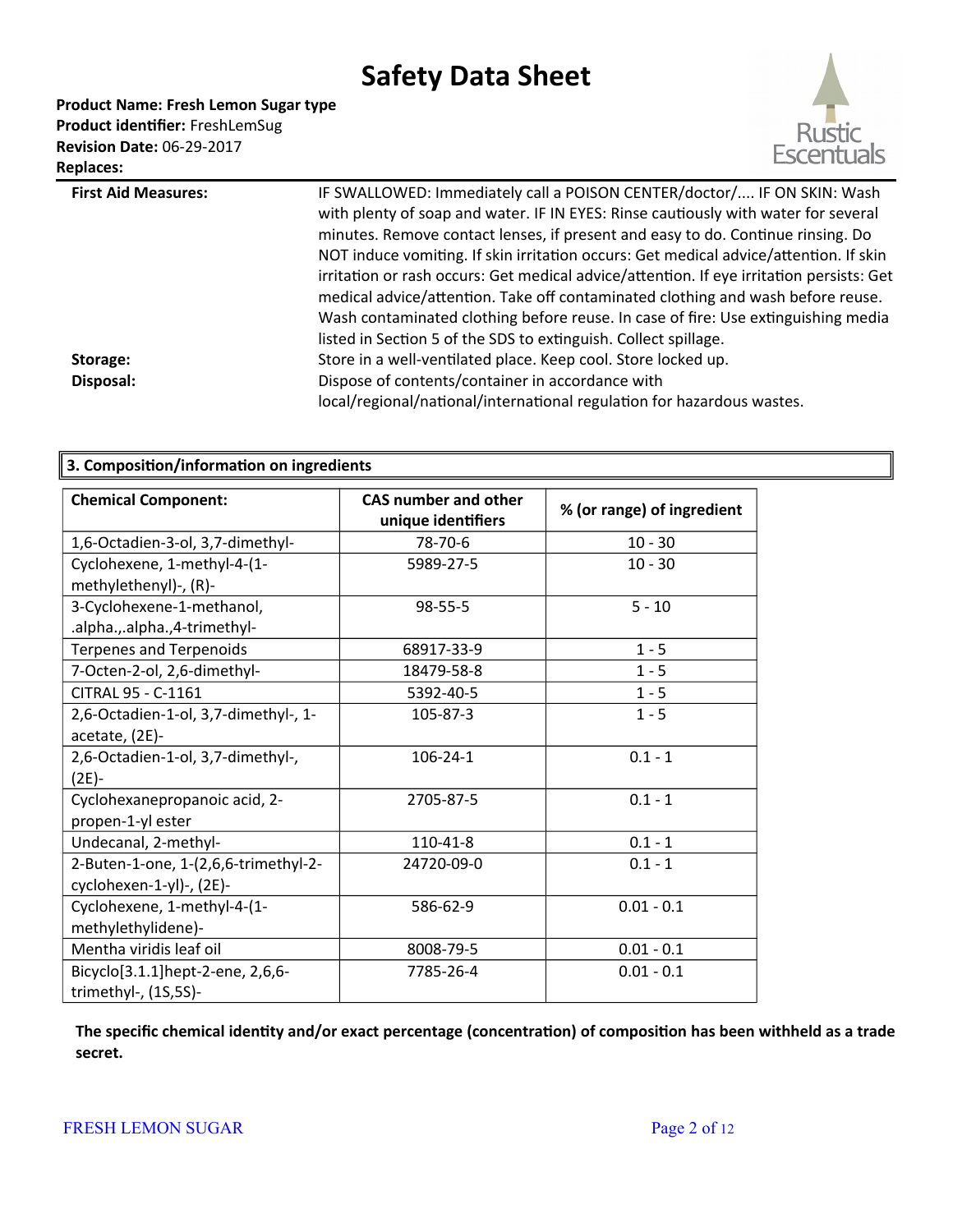

#### **4. First-aid measures**

Description of necessary measures, subdivided according to the different routes of exposure, i.e., inhalation, skin and eye contact, and ingestion:

| <b>Eye Contact:</b>                                 | Flush eyes with plenty of water for at least 20 minutes retracting<br>eyelids often. Tilt the head to prevent chemical from transferring to |
|-----------------------------------------------------|---------------------------------------------------------------------------------------------------------------------------------------------|
|                                                     | the uncontaminated eye. Get immediate medical attention.                                                                                    |
| <b>Skin Contact:</b>                                | Wash with soap and water. Remove contaminated clothing and<br>launder. Get medical attention if irritation develops or persists.            |
| Inhalation:                                         | Remove to fresh air. If breathing is difficult, have a trained                                                                              |
|                                                     | individual administer oxygen. If not breathing, give artificial                                                                             |
|                                                     | respiration and have a trained individual administer oxygen. Get<br>medical attention immediately                                           |
| Ingestion:                                          | Do not induce vomiting and seek medical attention immediately.                                                                              |
|                                                     | Drink two glasses of water or milk to dilute. Provide medical care<br>provider with this MSDS.                                              |
| Most important symptoms/effects, acute and delayed: |                                                                                                                                             |

**Most important symptoms/efects (Acute):** No Data Available

| symptoms/effects (Acute):<br><b>Most important</b><br>symptoms/effects (Delayed):           | No Data Available                             |
|---------------------------------------------------------------------------------------------|-----------------------------------------------|
| Indication of immediate<br>medical attention and special<br>treatment needed, if necessary: | No additional first aid information available |

### **5. Fire-fighting measures**

Suitable (and unsuitable) extinguishing media:

| Suitable extinguishing media:<br>Unsuitable extinguishing media:  | Use alcohol resistant foam, carbon dioxide, dry chemical, or water<br>spray when fighting fires. Water or foam may cause frothing if<br>liquid is burning but it still may be a useful extinguishing agent if<br>carefully applied to the fire. Do not direct a water stream directly<br>into the hot burning liquid.<br>No Data Available<br>Specific hazards arising from the chemical (e.g., nature of any hazardous combustion products): |
|-------------------------------------------------------------------|-----------------------------------------------------------------------------------------------------------------------------------------------------------------------------------------------------------------------------------------------------------------------------------------------------------------------------------------------------------------------------------------------------------------------------------------------|
| <b>Flammability Summary:</b><br>Fire and/or Explosion<br>Hazards: | Combustible<br>Vapors may be ignited by sparks, flames or other sources of ignition<br>if material is above the flash point giving rise to a fire (Class B).<br>Vapors are heavier than air and may travel to a source of ignition<br>and flash back. Combustible Liquid. Can form explosive mixtures at<br>temperatures at or above the flash point.<br>Empty containers that retain product residue (liquid, solid/sludge,                  |

#### FRESH LEMON SUGAR Page 3 of 12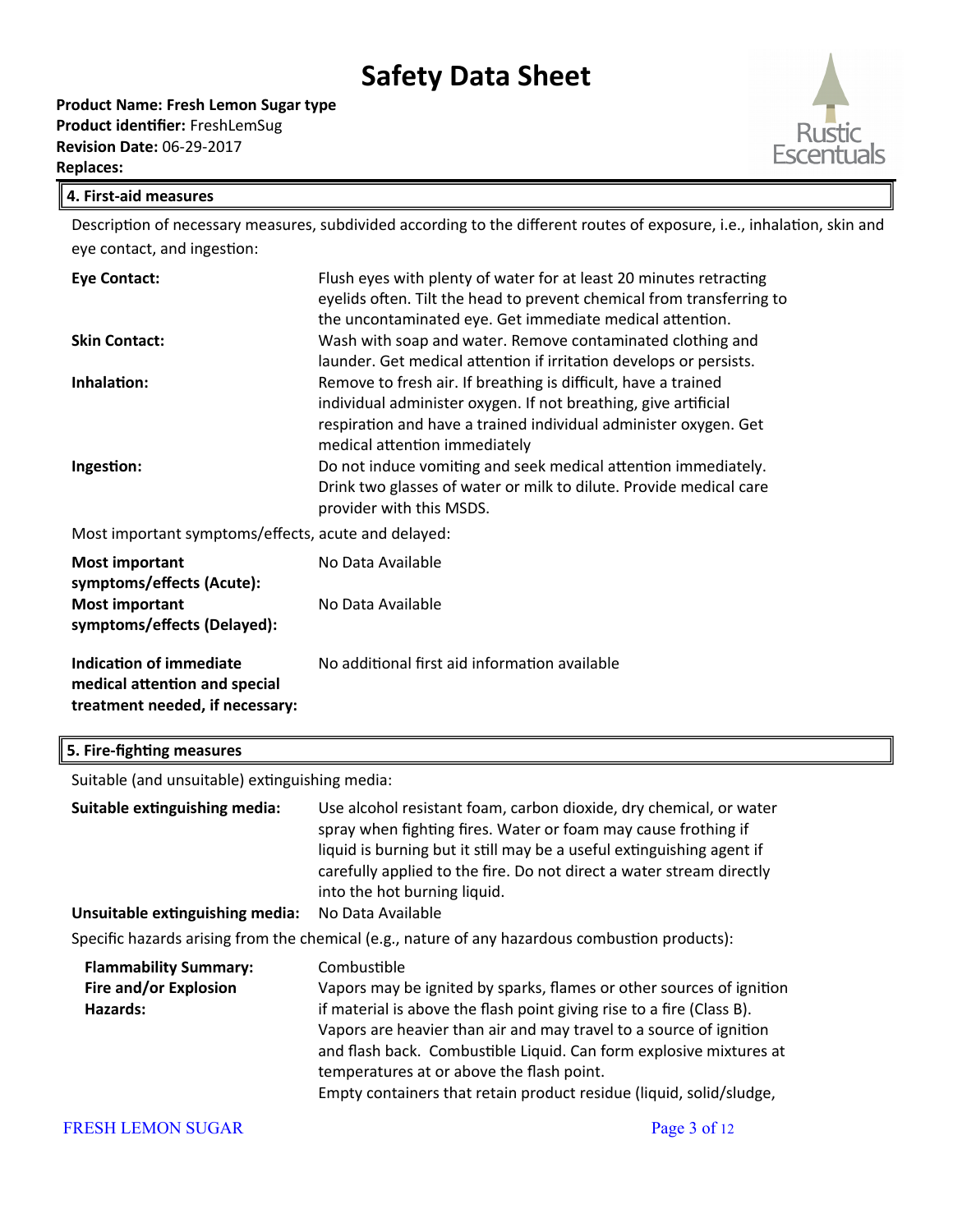**Product Name: Fresh Lemon Sugar type** Product identifier: FreshLemSug **Revision Date:** 06-29-2017 **Replaces:** 



| <b>Hazardous Combustion</b><br><b>Products:</b><br>Special protective equipment<br>and precautions for fire-<br>fighters:                       | or vapor) can be dangerous. Do not pressurize, cut, weld, braze,<br>solder, drill, grind, or expose container to heat, flame, sparks, static<br>electricity, or other sources of ignition. Any of these actions can<br>potentially cause an explosion that may lead to injury or death.<br>Container may explode in heat of fire.<br>Carbon Oxides, Carbon monoxide<br>Do not enter fire area without proper protection including self-<br>contained breathing apparatus and full protective equipment. Fight<br>fire from a safe distance and a protected location due to the<br>potential of hazardous vapors and decomposition products.<br>Flammable component(s) of this material may be lighter than water |
|-------------------------------------------------------------------------------------------------------------------------------------------------|------------------------------------------------------------------------------------------------------------------------------------------------------------------------------------------------------------------------------------------------------------------------------------------------------------------------------------------------------------------------------------------------------------------------------------------------------------------------------------------------------------------------------------------------------------------------------------------------------------------------------------------------------------------------------------------------------------------|
|                                                                                                                                                 | and burn while floating on the surface.                                                                                                                                                                                                                                                                                                                                                                                                                                                                                                                                                                                                                                                                          |
| 6. Accidental release measures                                                                                                                  |                                                                                                                                                                                                                                                                                                                                                                                                                                                                                                                                                                                                                                                                                                                  |
| Personal precautions,<br>protective equipment, and<br>emergency procedures:<br><b>Methods and materials for</b><br>containment and cleaning up: | No health affects expected from the clean-up of this material if<br>contact can be avoided. Follow personal protective equipment<br>recommendations found in Section VIII of this MSDS<br>No special spill clean-up considerations. Collect and discard in<br>regular trash.                                                                                                                                                                                                                                                                                                                                                                                                                                     |
| 7. Handling and storage                                                                                                                         |                                                                                                                                                                                                                                                                                                                                                                                                                                                                                                                                                                                                                                                                                                                  |
| <b>Precautions for safe handling:</b>                                                                                                           | Mildly irritating material. Avoid unnecessary exposure. As with all<br>chemicals, good industrial hygiene practices should be followed<br>when handling this material. Avoid contact with material, avoid<br>breathing dusts or fumes, use only in a well ventilated area. Wash<br>thoroughly after handling Do not get in eyes, on skin and clothing<br>Use spark-proof tools and explosion-proof equipment Ground and<br>bond containers when transferring material "Empty" containers<br>retain product residue (liquid and/or vapor) and can be dangerous.                                                                                                                                                   |
| Conditions for safe storage, including any incompatibilities                                                                                    |                                                                                                                                                                                                                                                                                                                                                                                                                                                                                                                                                                                                                                                                                                                  |
| <b>Conditions for safe storage:</b>                                                                                                             | Store in a cool dry place. Isolate from incompatible materials. Store<br>in a cool place in original container and protect from sunlight Keep<br>away from heat, sparks, and flame Do not store near combustible<br>materials Keep container closed when not in use                                                                                                                                                                                                                                                                                                                                                                                                                                              |
| <b>Materials to Avoid/Chemical</b><br>Incompatibility:                                                                                          | Strong oxidizing agents Strong acids                                                                                                                                                                                                                                                                                                                                                                                                                                                                                                                                                                                                                                                                             |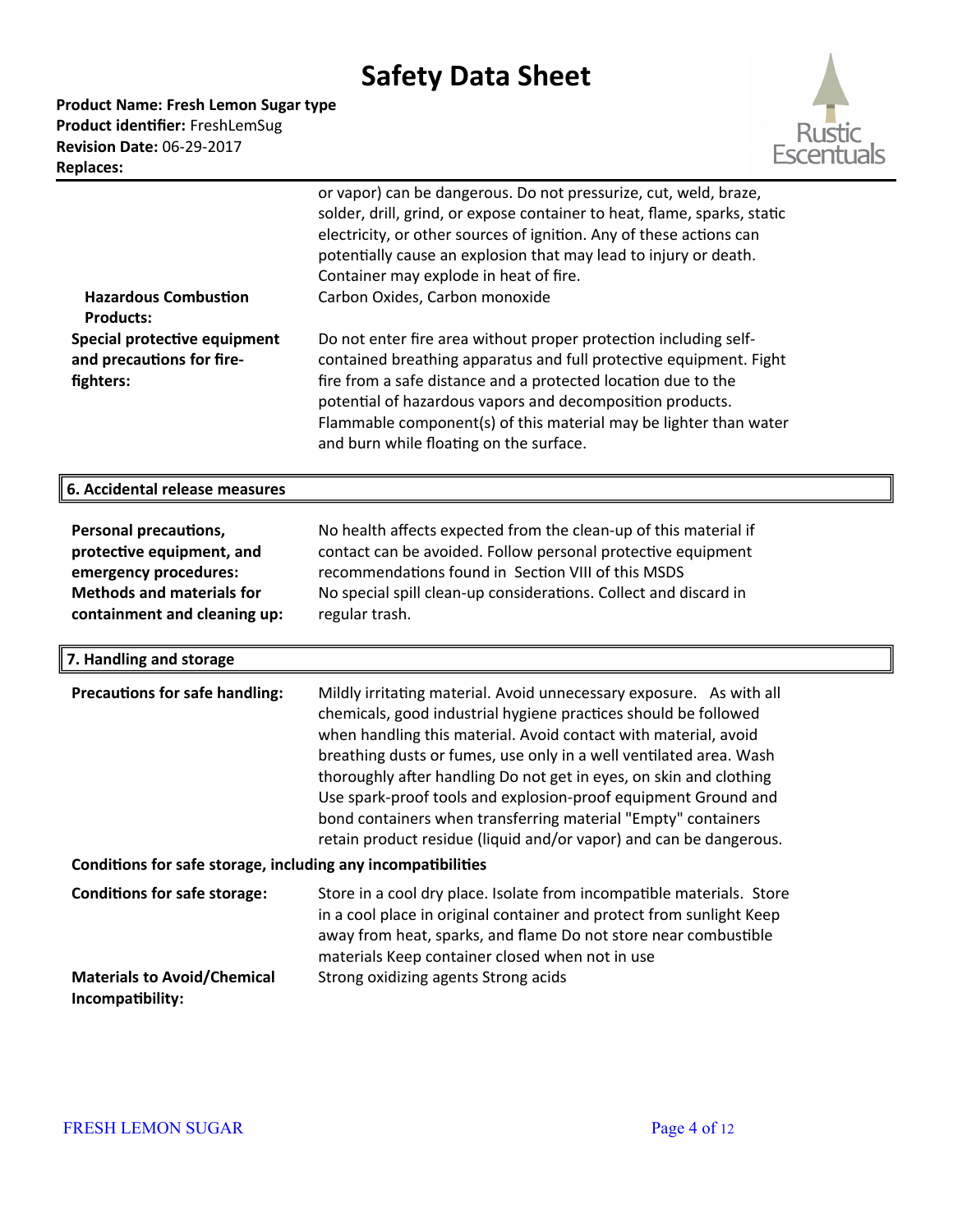**Product Name: Fresh Lemon Sugar type Product identifier: FreshLemSug Revision Date:** 06-29-2017 **Replaces:** 



#### **8. Exposure controls/personal protecton**

OSHA permissible exposure limit (PEL), American Conference of Governmental Industrial Hygienists (ACGIH) Threshold Limit Value (TLV), and any other exposure limit used or recommended by the chemical manufacturer, importer, or employer preparing the safety data sheet, where available:

| <b>Chemical Component</b>                                              | <b>ACGIH TLV-TWA</b>                                                                                                                                                                                                                                                                                                                                                                                                                                                                                                                                                                                                                                                                                    | <b>ACGIH STEL</b>                                                                                                                                                                                                                                                                                                                                                                                                                                                                                                                                 | <b>OSHA PEL</b> |
|------------------------------------------------------------------------|---------------------------------------------------------------------------------------------------------------------------------------------------------------------------------------------------------------------------------------------------------------------------------------------------------------------------------------------------------------------------------------------------------------------------------------------------------------------------------------------------------------------------------------------------------------------------------------------------------------------------------------------------------------------------------------------------------|---------------------------------------------------------------------------------------------------------------------------------------------------------------------------------------------------------------------------------------------------------------------------------------------------------------------------------------------------------------------------------------------------------------------------------------------------------------------------------------------------------------------------------------------------|-----------------|
| No Data Available                                                      |                                                                                                                                                                                                                                                                                                                                                                                                                                                                                                                                                                                                                                                                                                         |                                                                                                                                                                                                                                                                                                                                                                                                                                                                                                                                                   |                 |
| <b>Appropriate engineering</b><br>controls:                            | No exposure limits exist for the constituents of this product. Use<br>local exhaust ventilation or other engineering controls to minimize<br>exposures and maintain operator comfort. Engineering controls<br>must be designed to meet the OSHA chemical specific standard in<br>29 CFR 1910. Explosion proof exhaust ventilation should be used.<br>Facilities storing or using this material should be equipped with an<br>eyewash and safety shower. Use process enclosures, local exhaust<br>ventilation, or other engineering controls to control airborne levels<br>below recommended exposure limits                                                                                             |                                                                                                                                                                                                                                                                                                                                                                                                                                                                                                                                                   |                 |
| Individual protection measures, such as personal protective equipment: |                                                                                                                                                                                                                                                                                                                                                                                                                                                                                                                                                                                                                                                                                                         |                                                                                                                                                                                                                                                                                                                                                                                                                                                                                                                                                   |                 |
| <b>Respiratory Protection:</b><br><b>Eye Protection:</b>               | Respiratory protection may be required to avoid overexposure<br>when handling this product. General or local exhaust ventilation is<br>the preferred means of protection. Use a respirator if general room<br>ventilation is not available or sufficient to eliminate symptoms.<br>Follow a respiratory protection program that meets 29 CFR<br>1910.134 and ANSI Z88.2 requirements whenever work place<br>conditions warrant the use of a respirator. Respiratory protection<br>may be required in addition to ventilation depending upon<br>conditions of use.<br>Wear chemically resistant safety glasses with side shields when<br>handling this product. Do not wear contact lenses. Wear goggles |                                                                                                                                                                                                                                                                                                                                                                                                                                                                                                                                                   |                 |
| <b>Skin Protection:</b><br>Gloves:<br><b>Respiratory Protection:</b>   | and a Face shield<br>No information available                                                                                                                                                                                                                                                                                                                                                                                                                                                                                                                                                                                                                                                           | Wear protective gloves. Inspect gloves for chemical break-through<br>and replace at regular intervals. Clean protective equipment<br>regularly. Wash hands and other exposed areas with mild soap and<br>water before eating, drinking, and when leaving work Where<br>contact is likely, wear chemical resistant gloves, a chemical suit,<br>rubber boots, and chemical safety goggles plus a face shield<br>Respiratory protection may be required to avoid overexposure<br>when handling this product. General or local exhaust ventilation is |                 |
|                                                                        |                                                                                                                                                                                                                                                                                                                                                                                                                                                                                                                                                                                                                                                                                                         | the preferred means of protection. Use a respirator if general room<br>ventilation is not available or sufficient to eliminate symptoms.<br>Follow a respiratory protection program that meets 29 CFR<br>1910.134 and ANSI Z88.2 requirements whenever work place                                                                                                                                                                                                                                                                                 |                 |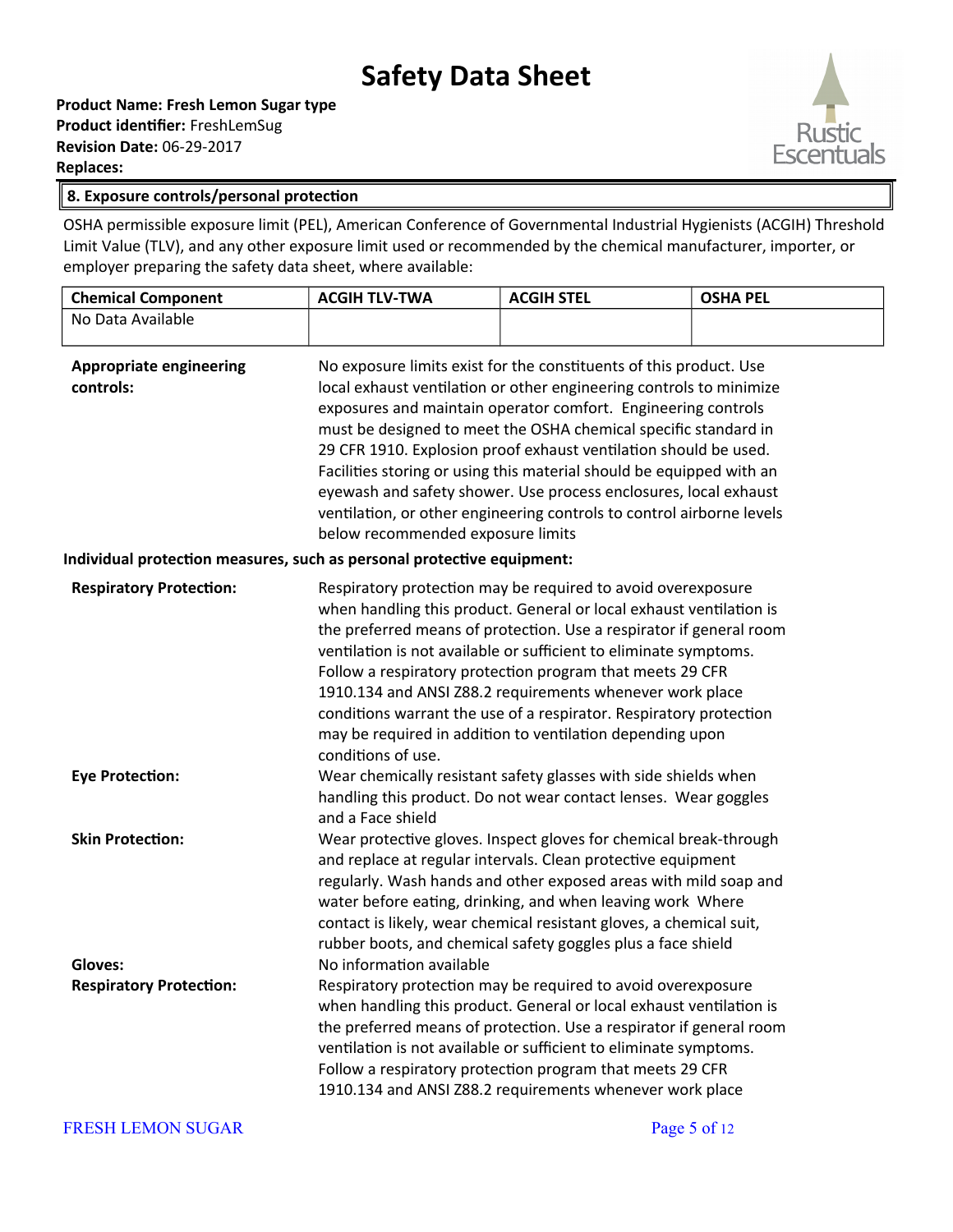**Product Name: Fresh Lemon Sugar type** Product identifier: FreshLemSug **Revision Date:** 06-29-2017 **Replaces:** 



|                                    | conditions warrant the use of a respirator. Respiratory protection<br>may be required in addition to ventilation depending upon<br>conditions of use.                                                                                                                                                                                                                                                                                                                                                  |
|------------------------------------|--------------------------------------------------------------------------------------------------------------------------------------------------------------------------------------------------------------------------------------------------------------------------------------------------------------------------------------------------------------------------------------------------------------------------------------------------------------------------------------------------------|
| <b>Other Protective Equipment:</b> | Wear goggles and a Face shield Where contact is likely, wear<br>chemical resistant gloves, a chemical suit, rubber boots, and<br>chemical safety goggles plus a face shield                                                                                                                                                                                                                                                                                                                            |
| <b>General Hygiene Conditions:</b> | As with all chemicals, good industrial hygiene practices should be<br>followed when handling this material. Avoid contact with material,<br>avoid breathing dusts or fumes, use only in a well ventilated area.<br>Wash thoroughly after handling Do not get in eyes, on skin and<br>clothing Use spark-proof tools and explosion-proof equipment<br>Ground and bond containers when transferring material "Empty"<br>containers retain product residue (liquid and/or vapor) and can be<br>dangerous. |

### **9. Physical and chemical propertes**

### **Appearance (physical state, color, etc.):**

| Appearance (physical state):                  | Liquid                 |
|-----------------------------------------------|------------------------|
| Color:                                        | Clear                  |
| Odor:                                         | Comparable to Standard |
| Odor threshold:                               | Not determined         |
| pH:                                           | Not Available          |
| Melting Point/Freezing Point (°C):            | $-101$ º F             |
| Initial Boiling Point and Boiling Range (°C): | 176                    |
| <b>Flash Point:</b>                           | 150 º F                |
| <b>Evaporation Rate:</b>                      | Not Available          |
| Flammability (solid, gas):                    | No Data Available      |
| Upper/lower flammability or explosive limits: |                        |
| <b>Upper Flammable/Explosive Limit:</b>       | Not Available          |
| Lower Flammable/Explosive Limit:              | Not Available          |
|                                               | >1                     |
| <b>Vapor Density:</b>                         | 0.9223                 |
| <b>Relative Density:</b>                      |                        |
| Solubility(ies):                              | Soluble in water- No   |
| <b>Decomposition Temperature::</b>            | No Data Available      |
| <b>Viscosity:</b>                             | No Data Available      |
| Volatiles, % by weight                        | 29.98                  |
| <b>Volatile Organic Chemicals</b>             | No Data Available      |
| <b>Bulk Density</b>                           | 7.694                  |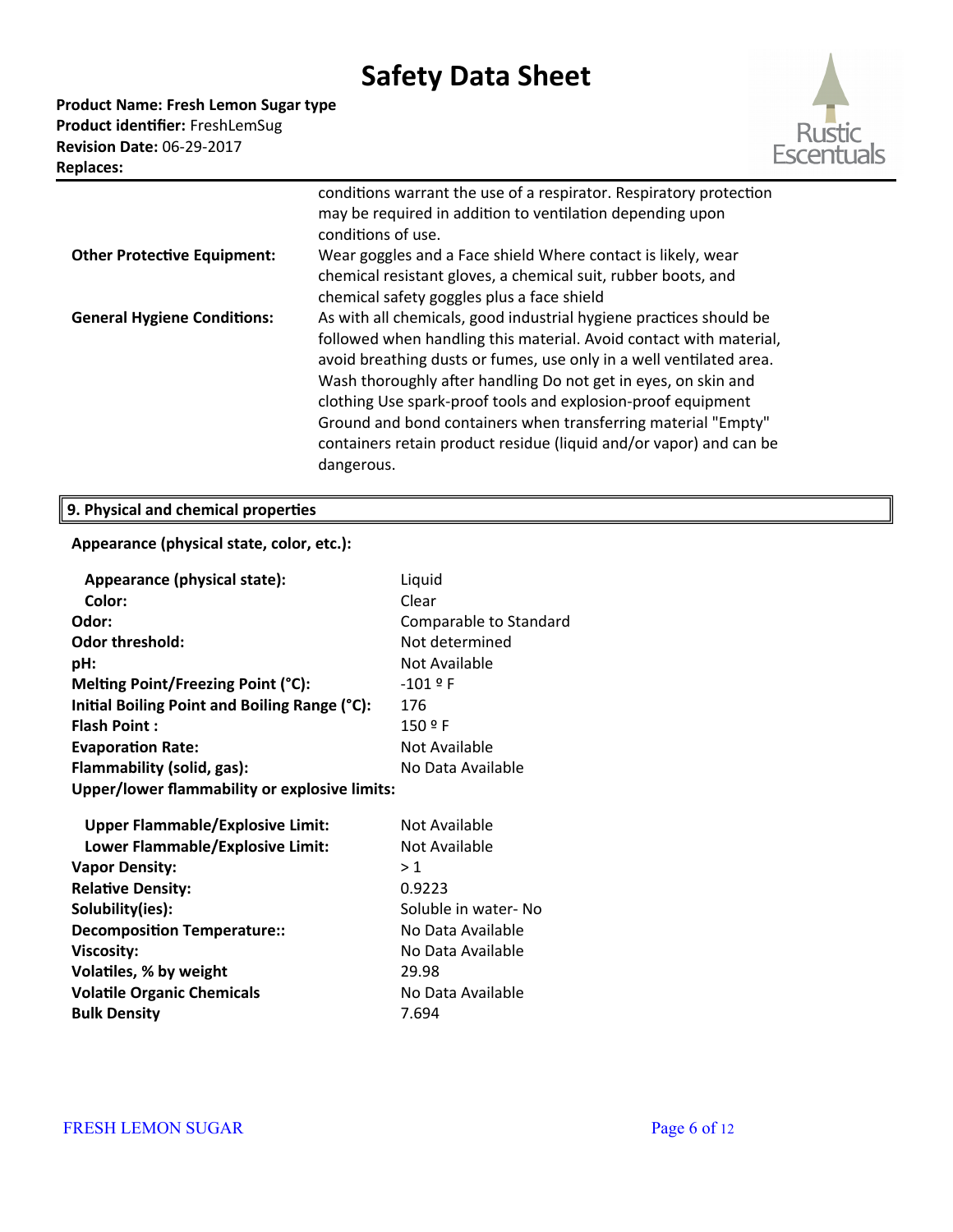**Product Name: Fresh Lemon Sugar type** Product identifier: FreshLemSug **Revision Date:** 06-29-2017 **Replaces:** 



### **10. Stability and reactivity**

| <b>Reactivity:</b>                          | No Data Available                                                                                   |
|---------------------------------------------|-----------------------------------------------------------------------------------------------------|
| <b>Chemical stability:</b>                  | Stable under normal conditions.                                                                     |
| <b>Possibility of hazardous</b>             | No Data Available                                                                                   |
| reactions:                                  |                                                                                                     |
| Conditions to avoid (e.g., static           | Temperatures above flash point in combination with sparks, open                                     |
| discharge, shock, or vibration):            | flames, or other sources of ignition. Heat flame sparks Extremes of<br>temperature direct sunlight. |
| Incompatible materials:                     | Strong oxidizing agents Strong acids                                                                |
| <b>Hazardous decomposition</b><br>products: | Carbon Oxides Carbon dioxide Carbon monoxide                                                        |

### **11. Toxicological informaton**

| Information on the likely routes<br>of exposure (inhalation,                           | No Data Available                                                                                                                        |  |  |
|----------------------------------------------------------------------------------------|------------------------------------------------------------------------------------------------------------------------------------------|--|--|
| ingestion, skin and eye contact):<br>Symptoms related to the<br>physical, chemical and | No Data Available                                                                                                                        |  |  |
| toxicological characteristics:<br><b>Target Organs Potentially</b>                     | No Data Available                                                                                                                        |  |  |
| <b>Affected by Exposure:</b><br><b>Chemical Interactions That</b>                      | None Known                                                                                                                               |  |  |
| <b>Change Toxicity:</b>                                                                |                                                                                                                                          |  |  |
|                                                                                        | Delayed and immediate effects and also chronic effects from short- and long-term exposure:                                               |  |  |
| <b>Immediate (Acute) Health Effects by Route of Exposure:</b>                          |                                                                                                                                          |  |  |
| <b>Inhalation Irritation:</b><br><b>Skin Contact:</b>                                  | Can cause respiratory irritation.<br>Can cause moderate skin irritation, defatting, and dermatitis. Not likely to cause                  |  |  |
|                                                                                        | permanent damage. May cause sensitization.<br>Minimal hazard in normal industrial use. May cause gastrointestinal discomfort             |  |  |
| <b>Eye Contact:</b>                                                                    | Can cause moderate irritation, tearing and reddening, but not likely to permanently<br>injure eye tissue.                                |  |  |
| <b>Ingestion Irritation:</b>                                                           | Irritating to mouth, throat, and stomach. Can cause abdominal discomfort, nausea,<br>vomiting and diarrhea.                              |  |  |
| <b>Ingestion Toxicity:</b>                                                             | Harmful if swallowed.                                                                                                                    |  |  |
| Long-Term (Chronic) Health Effects:                                                    |                                                                                                                                          |  |  |
| Carcinogenicity:                                                                       | None of the substances have been shown to cause cancer in long term animal<br>studies. Not a carcinogen according to NTP, IARC, or OSHA. |  |  |
| Reproductive and                                                                       | No data available to indicate product or any components present at greater than                                                          |  |  |
| <b>Developmental Toxicity:</b>                                                         | 0.1% may cause birth defects.                                                                                                            |  |  |
| <b>Mutagenicity:</b>                                                                   | No data available to indicate product or any components present at greater than                                                          |  |  |
| <b>FRESH LEMON SUGAR</b>                                                               | Page 7 of 12                                                                                                                             |  |  |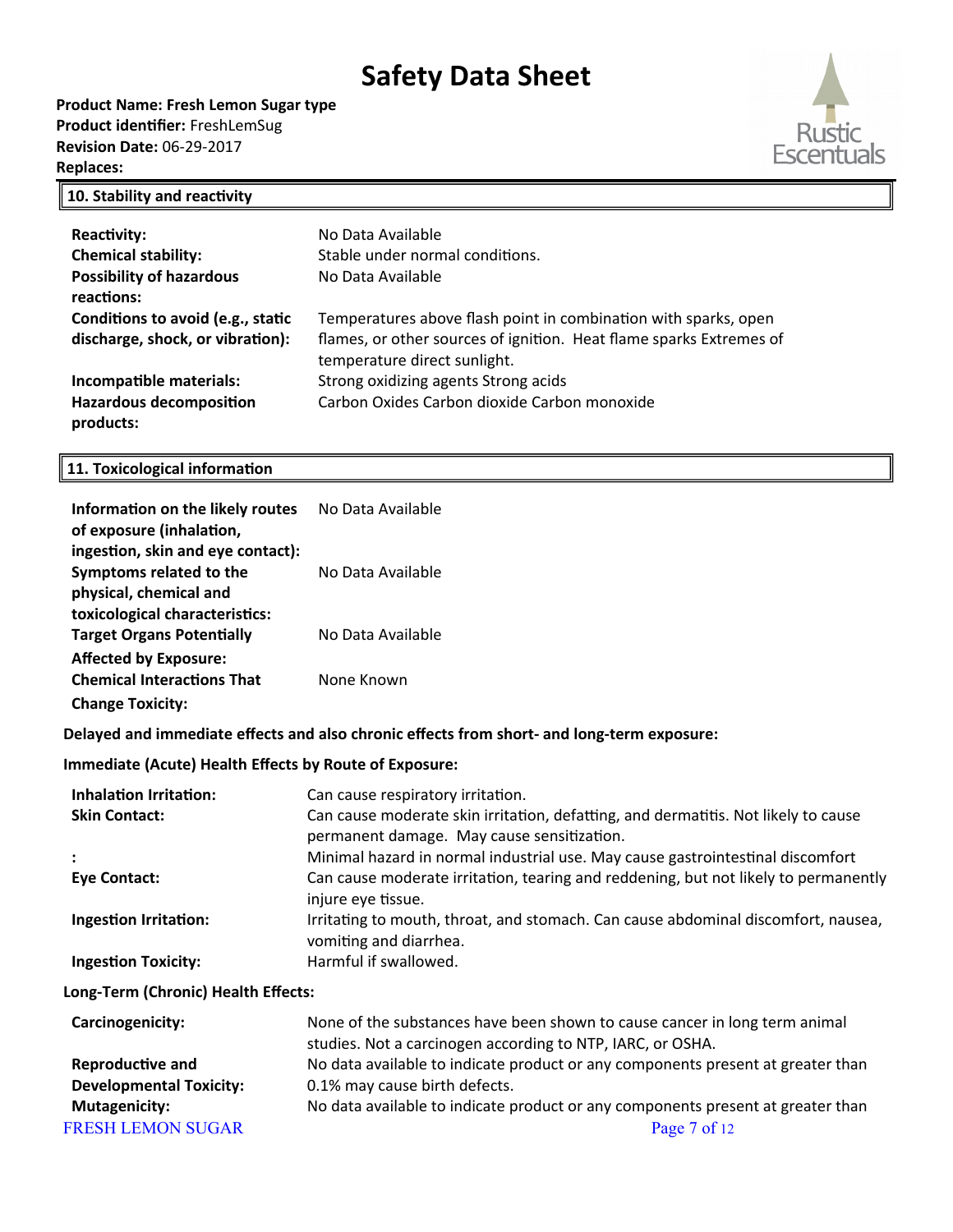

|                         | 0.1% is mutagenic or genotoxic.                                                    |
|-------------------------|------------------------------------------------------------------------------------|
| Inhalation:             | Upon prolonged and/or repeated exposure, can cause moderate respiratory            |
|                         | irritation, dizziness, weakness, fatigue, nausea and headache.                     |
| <b>Skin Contact:</b>    | Upon prolonged or repeated contact, can cause moderate skin irritation, defatting, |
|                         | and dermatitis. Not likely to cause permanent damage.                              |
| <b>Skin Absorption:</b> | Upon prolonged or repeated exposure, minimal hazard in normal industrial use.      |
|                         | May cause gastrointestinal discomfort.                                             |

### **Numerical measures of toxicity (such as acute toxicity estmates) Component Toxicology Data**

| <b>Chemical Component</b> | Oral LD50 | <b>Dermal LD50</b> | <b>Inhalation LC50</b> |
|---------------------------|-----------|--------------------|------------------------|
| No data available         |           |                    |                        |

Whether the hazardous chemical is listed in the National Toxicology Program (NTP) Report on Carcinogens (latest edition) or has been found to be a potential carcinogen in the International Agency for Research on Cancer (IARC) **Monographs (latest editon), or by OSHA**

| <b>Chemical Name</b> | <b>OSHA Carcinogen</b> | <b>IARC Carcinogen</b> | <b>NTP Carcinogen</b> |
|----------------------|------------------------|------------------------|-----------------------|
| No Data Available    |                        |                        |                       |

#### **12. Ecological informaton**

**Ecotoxicity (aquatic and terrestrial, where available):** This material is not expected to be harmful to the ecology.

### **Ecological Toxicity Data**

| <b>Chemical Component</b> | <b>Aquatic EC50</b> | <b>Aquatic ERC50 Algae</b> | <b>Aquatic LC50 Fish</b> |
|---------------------------|---------------------|----------------------------|--------------------------|
|                           | Crustacea           |                            |                          |
| No Data Available         |                     |                            |                          |

| Persistence and degradability:    | No Data Available |
|-----------------------------------|-------------------|
| <b>Bioaccumulative potential:</b> | No Data Available |
| <b>Mobility in soil:</b>          | No Data Available |
| Other adverse effects (such as    | No Data Available |
| hazardous to the ozone layer):    |                   |

### **13. Disposal consideratons**

| Description of waste residues and information on their safe handling and methods of disposal, including the |                                                       |  |  |
|-------------------------------------------------------------------------------------------------------------|-------------------------------------------------------|--|--|
| disposal of any contaminated packaging                                                                      |                                                       |  |  |
| <b>Description of waste residues:</b>                                                                       | Spent or discarded material may be a hazardous waste. |  |  |
| <b>Safe Handling of Waste:</b>                                                                              | No Data Available                                     |  |  |
| Waste treatment methods                                                                                     | DO NOT DUMP INTO ANY SEWERS, ON THE GROUND, OR INTO   |  |  |

### FRESH LEMON SUGAR Page 8 of 12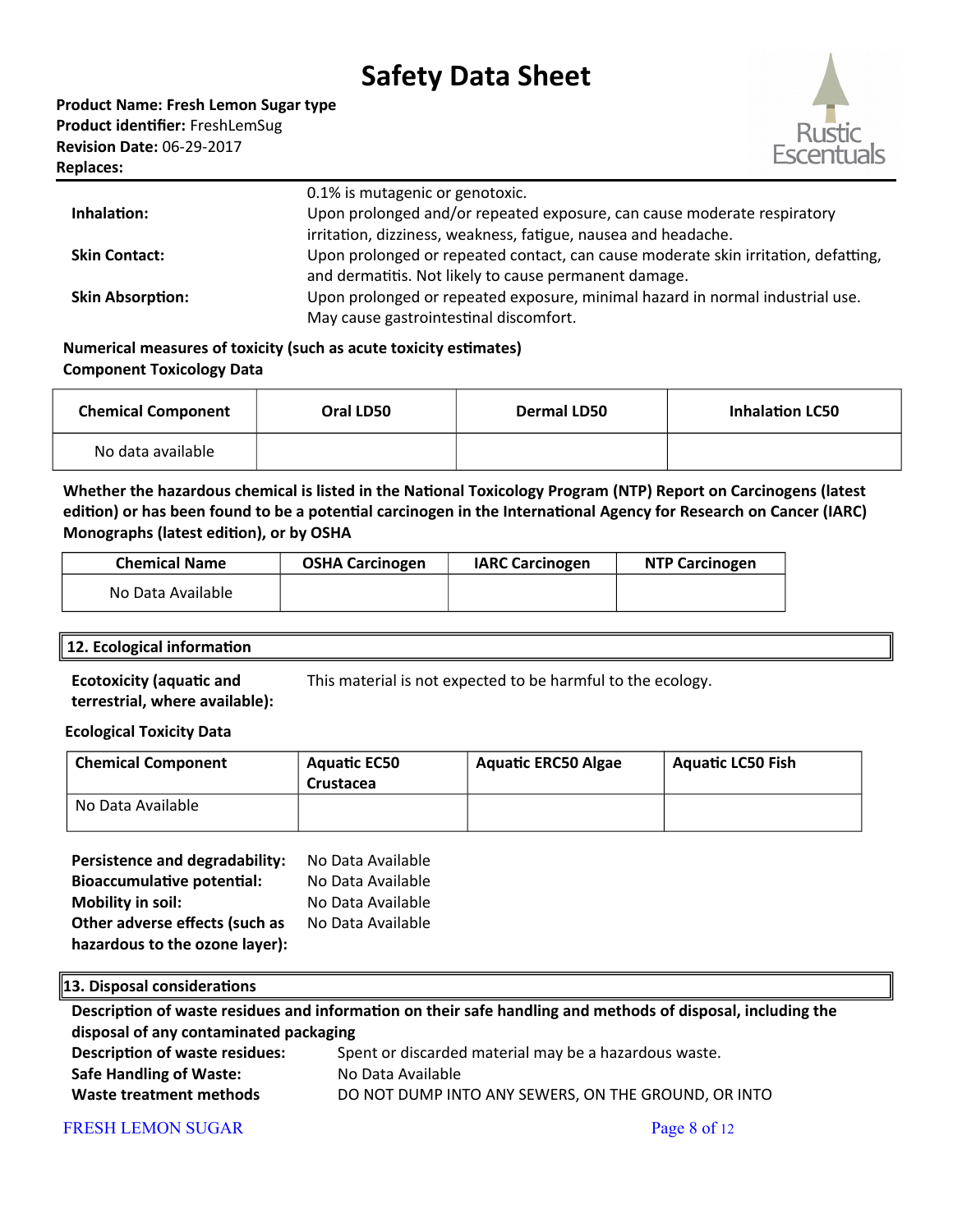**Product Name: Fresh Lemon Sugar type**

Product identifier: FreshLemSug **Revision Date:** 06-29-2017 **Replaces:** 



| nepiaces.                                         |                                                                                                                                                                                                                                                                                                                                                                                                                                                                                                                                                                                                                                                                                                                                                                                                                                                                                                                                                                                                                                                                                |
|---------------------------------------------------|--------------------------------------------------------------------------------------------------------------------------------------------------------------------------------------------------------------------------------------------------------------------------------------------------------------------------------------------------------------------------------------------------------------------------------------------------------------------------------------------------------------------------------------------------------------------------------------------------------------------------------------------------------------------------------------------------------------------------------------------------------------------------------------------------------------------------------------------------------------------------------------------------------------------------------------------------------------------------------------------------------------------------------------------------------------------------------|
| (including packaging):                            | ANY BODY OF WATER. All disposal practices must be in<br>compliance with all Federal, State/Provincial and local laws and<br>regulations. Regulations may vary in different locations. Waste<br>characterizations and compliance with applicable laws are the<br>sole responsibility of the waste generator. As your supplier, we<br>have no control over the management practices or<br>manufacturing processes of parties handling or using this<br>material. The information presented here pertains only to the<br>product when used as intended, according to this MSDS. For<br>unused and uncontaminated product, the preferred options<br>include sending to a licensed and permitted incinerator or other<br>thermal destruction device. Various federal, state or provincial<br>agencies may have specific regulations concerning the<br>transportation, handling, storage, use or disposal of this product<br>which may not be covered in this MSDS. The user shall have to<br>review these regulations to ensure full compliance with all<br>applicable regulations. |
| 14. Transport information                         |                                                                                                                                                                                                                                                                                                                                                                                                                                                                                                                                                                                                                                                                                                                                                                                                                                                                                                                                                                                                                                                                                |
| <b>US DOT Ground Shipping</b>                     | Not Restricted                                                                                                                                                                                                                                                                                                                                                                                                                                                                                                                                                                                                                                                                                                                                                                                                                                                                                                                                                                                                                                                                 |
| Description:<br>IATA Shipping Description:        | <b>Not Restricted</b>                                                                                                                                                                                                                                                                                                                                                                                                                                                                                                                                                                                                                                                                                                                                                                                                                                                                                                                                                                                                                                                          |
| <b>IMDG Shipping Description:</b>                 | Not Restricted                                                                                                                                                                                                                                                                                                                                                                                                                                                                                                                                                                                                                                                                                                                                                                                                                                                                                                                                                                                                                                                                 |
| 15. Regulatory information                        |                                                                                                                                                                                                                                                                                                                                                                                                                                                                                                                                                                                                                                                                                                                                                                                                                                                                                                                                                                                                                                                                                |
|                                                   | Safety, health and environmental regulations specific for the product in question                                                                                                                                                                                                                                                                                                                                                                                                                                                                                                                                                                                                                                                                                                                                                                                                                                                                                                                                                                                              |
| <b>TSCA Status:</b><br><b>California Prop 65:</b> | All components in this product are on the TSCA Inventory.<br>Does not contain any chemicals listed on California Proposition<br>65.                                                                                                                                                                                                                                                                                                                                                                                                                                                                                                                                                                                                                                                                                                                                                                                                                                                                                                                                            |
| <b>Regulated Components:</b>                      |                                                                                                                                                                                                                                                                                                                                                                                                                                                                                                                                                                                                                                                                                                                                                                                                                                                                                                                                                                                                                                                                                |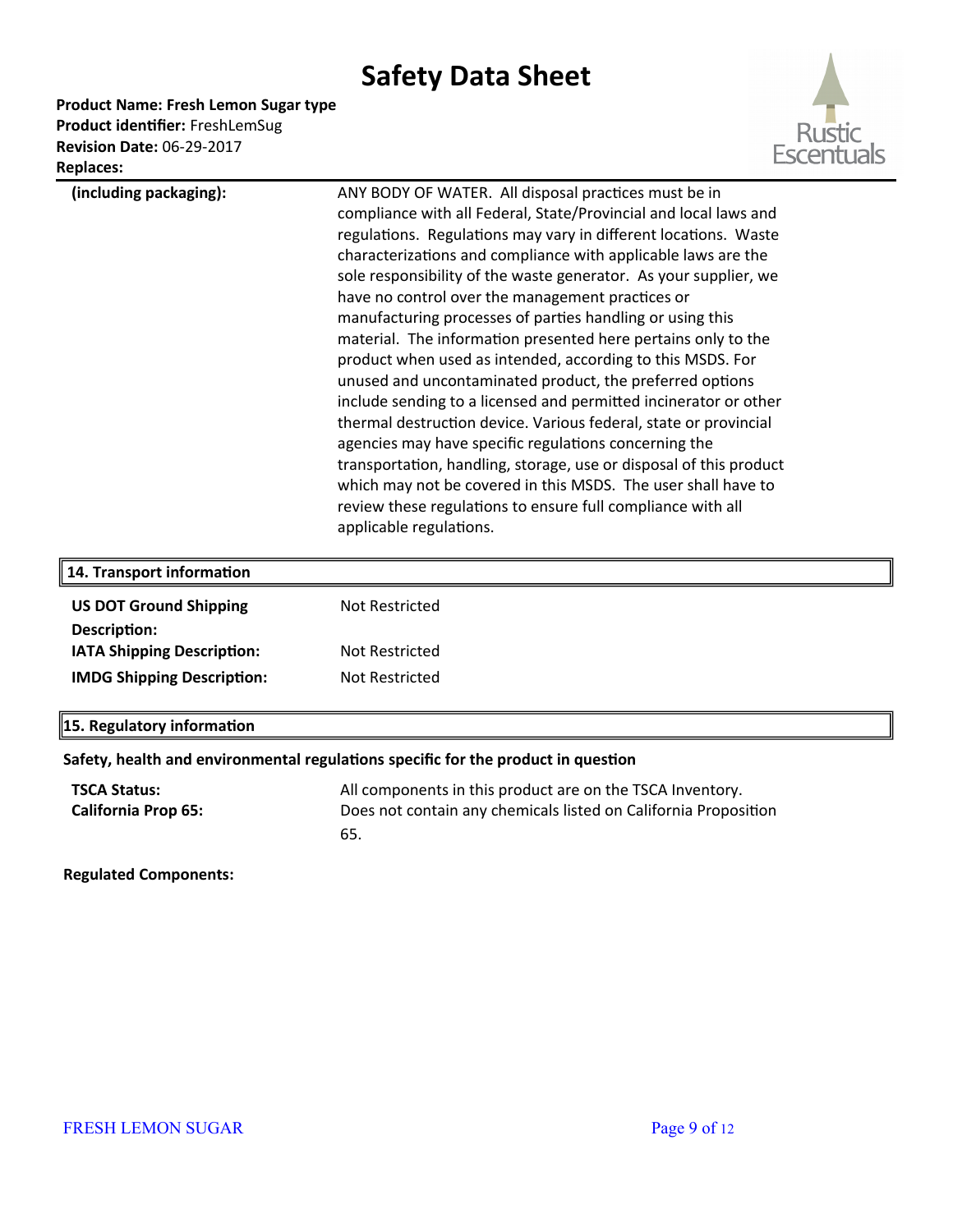**Product Name: Fresh Lemon Sugar type** Product identifier: FreshLemSug **Revision Date:** 06-29-2017

**Replaces:** 



| <b>Chemical Component</b> | CAS number and              | Regulation         | % Range |  |
|---------------------------|-----------------------------|--------------------|---------|--|
|                           | other unique<br>identifiers |                    |         |  |
| None Listed               |                             | California Prop 65 |         |  |
|                           |                             | Cancer             |         |  |
| None Listed               |                             | California Prop 65 |         |  |
|                           |                             | Developmental      |         |  |
|                           |                             |                    |         |  |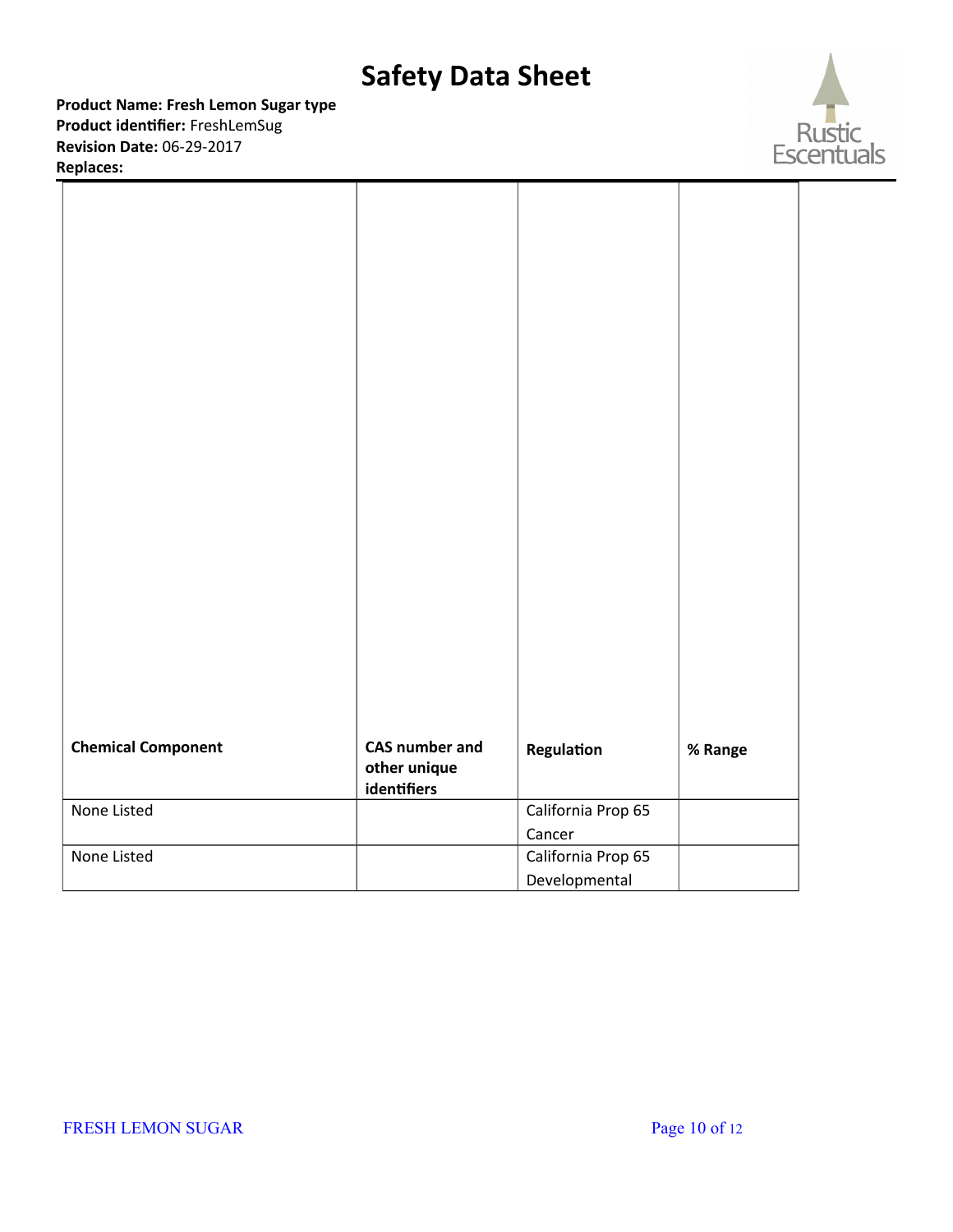**Product Name: Fresh Lemon Sugar type** Product identifier: FreshLemSug

**Revision Date:** 06-29-2017

#### **Replaces:**



| None Listed | California Prop 65 |
|-------------|--------------------|
|             | Reproductive       |
|             | Female             |
| None Listed | California Prop 65 |
|             | Reproductive Male  |
| None Listed | CERCLA             |
| None Listed | <b>SARA 313</b>    |
|             |                    |
| None Listed | SARA EHS           |

### **16. Other informaton, including date of preparaton or last revision.**

| <b>Revision Date:</b><br><b>Revision Number:</b><br>Disclaimer: | 06-29-2017<br>5.<br>Important: While the descriptions, data and information<br>contained herein are presented in good faith and believed to be<br>accurate, it is provided for your guidance only. Because many<br>factors may affect processing or application/use, we recommend<br>that you perform an assessment to determine the suitability of<br>the product for your particular purpose prior to use. Nothing |
|-----------------------------------------------------------------|----------------------------------------------------------------------------------------------------------------------------------------------------------------------------------------------------------------------------------------------------------------------------------------------------------------------------------------------------------------------------------------------------------------------|
|                                                                 | herein should be interpreted as a recommendation to infringe                                                                                                                                                                                                                                                                                                                                                         |
| <b>FRESH LEMON SUGAR</b>                                        | Page 11 of $12$                                                                                                                                                                                                                                                                                                                                                                                                      |